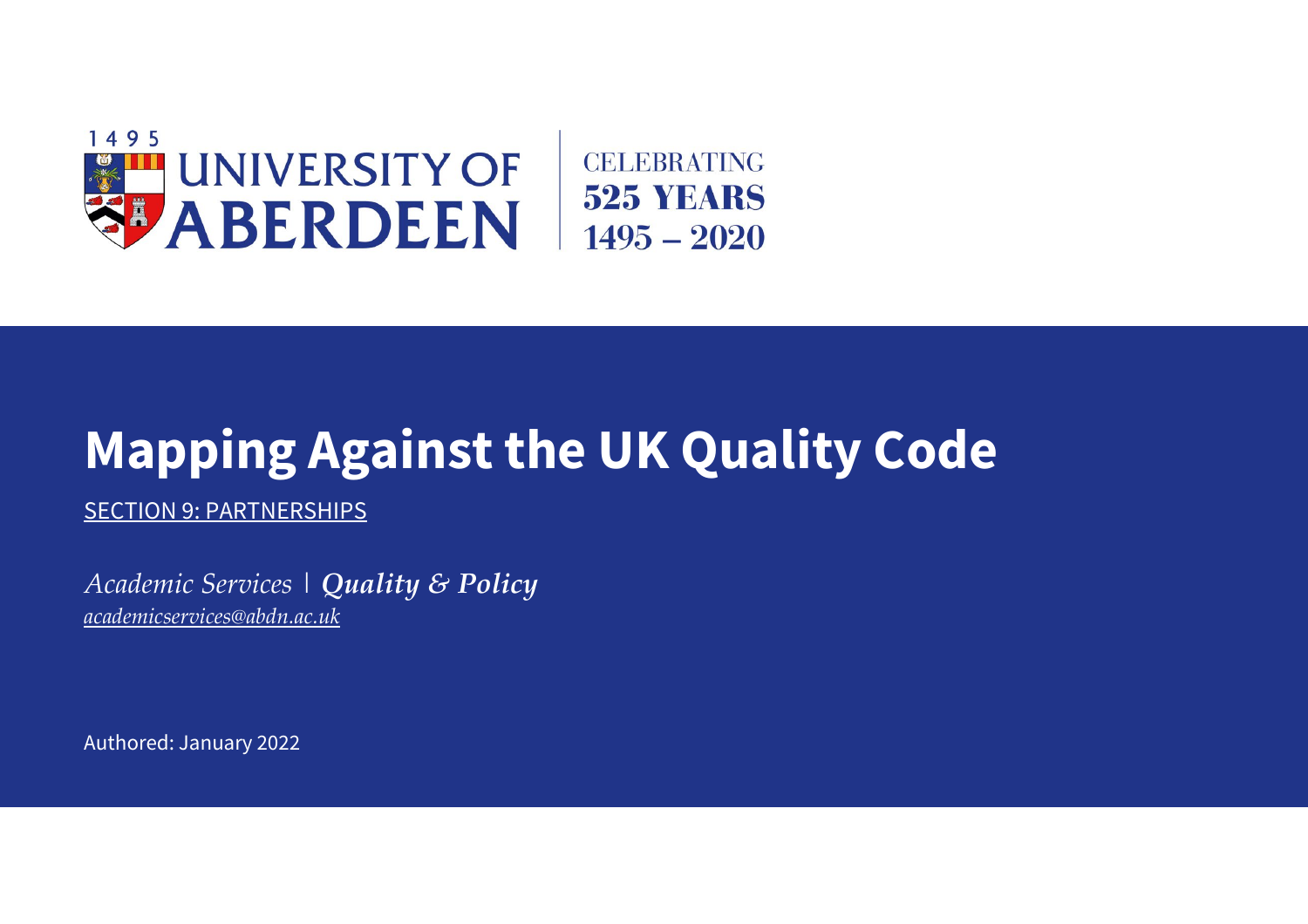## **SECTION 9: PARTNERSHIPS**

## INTRODUCTION

The Quality Code is split into 12 themes, available online on the QAA website at [https://www.qaa.ac.uk/quality-code.](https://www.qaa.ac.uk/quality-code) The *Partnerships* theme focuses on Universities and Higher Education Providers who collaborate or are partnered with other academic institutions or non-academic organisations. It is important that standards are appropriate within partner organisations to ensure that the quality of teaching, learning and assessment meet that of the degree-awarding institution. The Quality Code describes this theme as follows:

*Providers work in partnership with a wide range of organisations, including awarding bodies, other education providers, nonacademic providers (or those whose purpose is not primarily education) and employers. When doing so, awarding bodies retain responsibility for the academic standards of their awards and for the quality of the student experience.* 

*This Theme identifies the relevant Core practices for providers when considering the unique nature of partnership working. Other Themes will also be relevant to partnerships.*

In practice, this theme ensures that the quality and standards are maintained within the partnerships of any University to safeguard the quality of the degree conferred upon each student. This means both institutions should work collaboratively to ensure all policies and procedures are adhered to and, in cases where this is not possible or practical, offer alternative solutions for the students.

In defining key terms that will be used frequently in this section, the Quality Code notes the following:

**Provider and organisation:** Any body involved in the delivery of a partnership arrangement.

**Awarding organisation:** Refers to issues that are specifically relevant to the degree-awarding body. This term is used to distinguish responsibilities between the awarding organisation and any other organisation within the partnership. Organisations within the partnership, who are not the awarding organisation, can still consider the guidance for their own implementation as good practice.

Partner: The provider delivering aspects of teaching, learning, assessment or student support under delegated authority of the 'awarding organisation'.

**Partnership:** An arrangement between two or more organisations to deliver aspects of teaching, learning, assessment and student support. It refers to collaborative arrangements involving students and/or awards which include those involving guaranteed progression and sharing of services. Partnership arrangements may apply to the delivery of whole courses of study or to elements of courses, individual modules, or self-contained components of study.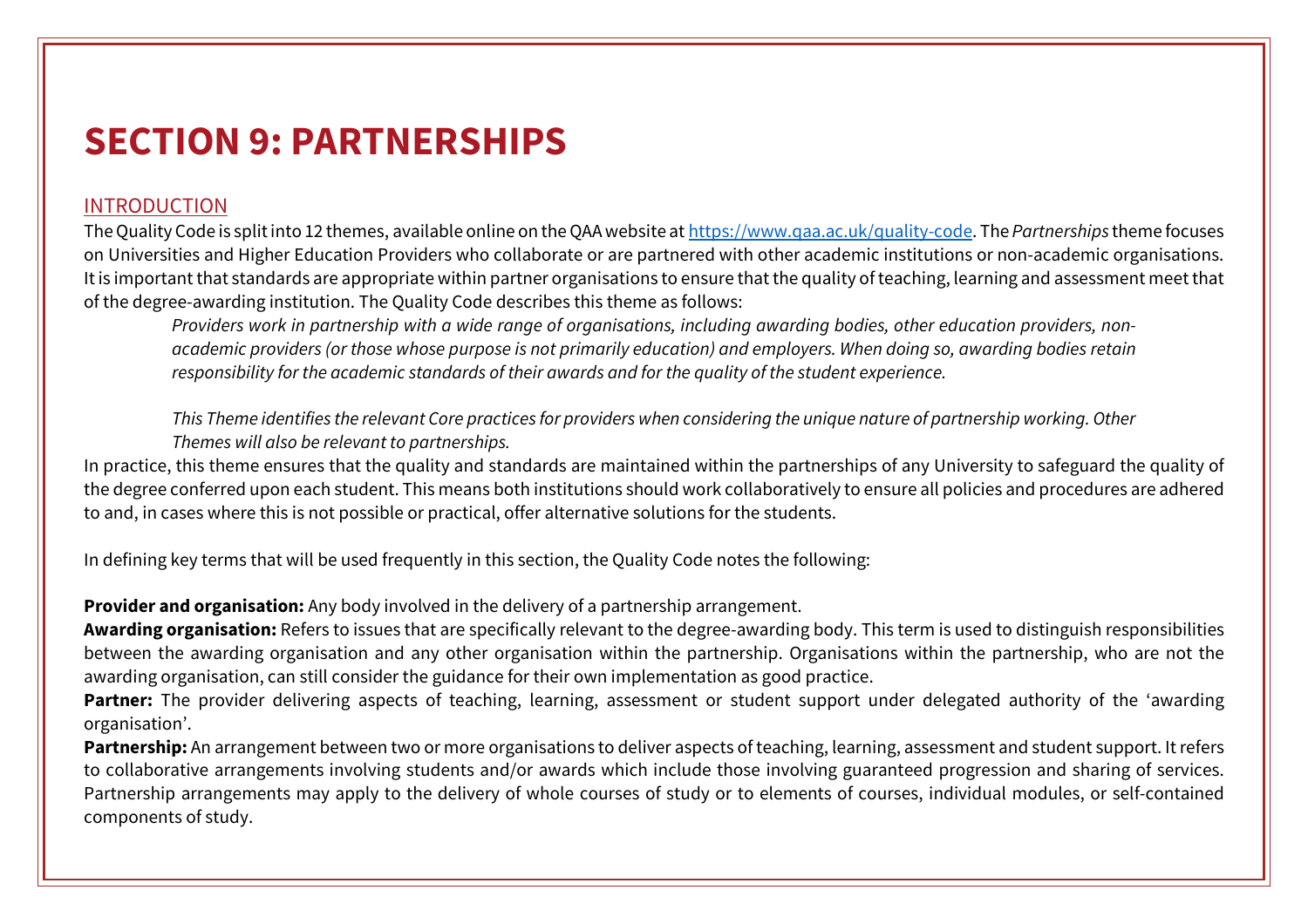## SECTION 9: PARTNERSHIPS

The Quality Code has three different sections: the expectations for standards; the expectations for quality; and the guiding principles. The relevant expectations for standards and quality are detailed below. The Guiding Principles are mapped to the University's own policies, procedures and quality mechanisms. There are two separate sections for the University's practices, detailing what the University does and has in place to support that expectation/principle, as well as the supporting documentation, which includes reference to supporting policy, procedure, website or other document.

| <b>EXPECTATIONS FOR STANDARDS &amp; CORE/COMMON PRACTICES</b>                   | <b>EXPECTATIONS FOR QUALITY &amp; CORE/COMMON PRACTICES</b>                     |
|---------------------------------------------------------------------------------|---------------------------------------------------------------------------------|
| The academic standards of courses meet the requirements of the relevant         | Courses are well-designed, provide a high-quality academic experience for all   |
| national qualifications framework.                                              | students and enable a student's achievement to be reliably assessed.            |
| The value of qualifications awarded to students at the point of qualification   | From admission through to completion, all students are provided with the        |
| and over time is in line with sector-recognised standards.                      | support that they need to succeed in and benefit from higher education.         |
| Where a provider works in partnership with other organisations, it has in place | Where a provider works in partnership with other organisations, it has in place |
| effective arrangements to ensure that the standards of its awards are credible  | effective arrangements to ensure that the academic experience is high-quality   |
| and secure irrespective of where or how courses are delivered or who delivers   | irrespective of where or how courses are delivered and who delivers them.       |
| them.                                                                           |                                                                                 |

| <b>GUIDING PRINCIPLES</b>                                                                                                                                                                                                                                                                                                                                                                                  | <b>UNIVERSITY PRACTICES</b>                                                                                                                                                                                                                                                                                                                                                                                                                                                                                                                                                                                                                                                                                                                                                                                                                                              | <b>SUPPORTING DOCUMENTATION</b>                                                                                                                                                                                                                                                                                                                                      |
|------------------------------------------------------------------------------------------------------------------------------------------------------------------------------------------------------------------------------------------------------------------------------------------------------------------------------------------------------------------------------------------------------------|--------------------------------------------------------------------------------------------------------------------------------------------------------------------------------------------------------------------------------------------------------------------------------------------------------------------------------------------------------------------------------------------------------------------------------------------------------------------------------------------------------------------------------------------------------------------------------------------------------------------------------------------------------------------------------------------------------------------------------------------------------------------------------------------------------------------------------------------------------------------------|----------------------------------------------------------------------------------------------------------------------------------------------------------------------------------------------------------------------------------------------------------------------------------------------------------------------------------------------------------------------|
|                                                                                                                                                                                                                                                                                                                                                                                                            | <b>GUIDING PRINCIPLES</b>                                                                                                                                                                                                                                                                                                                                                                                                                                                                                                                                                                                                                                                                                                                                                                                                                                                |                                                                                                                                                                                                                                                                                                                                                                      |
| 1. The awarding organisation<br>will be accountable for<br>assuring the overall quality<br>and academic standards of<br>the provision, regardless of<br>the type of partnership.<br>An awarding organisation is<br>accountable for the quality and<br>academic standards of its<br>provision irrespective of the<br>partnership arrangements.<br>Procedures, systems and<br>safeguards implemented for the | Through the University's Quality Assurance Committee (QAC), all<br>partnership provision is monitored and reviewed by means of regular<br>reporting. This reporting includes UK-based and International,<br>Transnational Education partnerships.<br>For all major partnerships and any partnerships involving in-country<br>delivery of part or all of a programme, proposers must submit relevant<br>documentation to QAC. The documentation requirements are outlined in<br>the Documentation Required from Prospective Partners for Proposals for<br>Accreditations, Validations and Joint Degrees. The information required<br>includes: details of the institution, details of courses and/or programme<br>provision, details of staff involved, outline of arrangements for student<br>support and experience, details of partner institution's quality assurance | <b>Quality Assurance and Academic Standards for</b><br><b>Partnerships &amp; Collaborative Provision (Website)</b><br>Documentation Required from Prospective Partners<br>for Proposals for Accreditations, Validations and Joint<br>Degrees, Academic Quality Handbook (Document)<br><b>Quality Assurance Committee (Webpage)</b><br><b>OE-TNE Scheme (Webpage)</b> |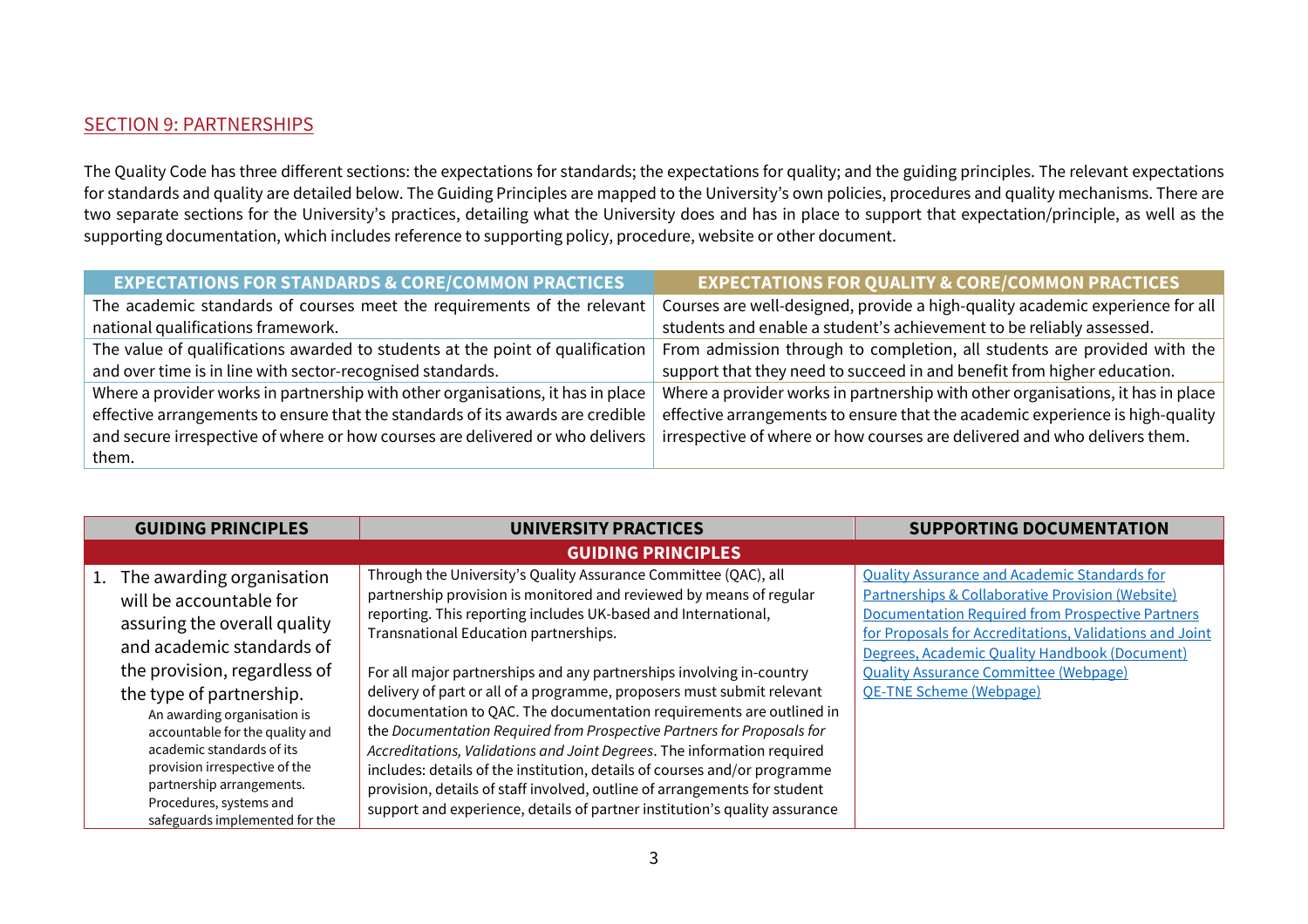| management of partnership<br>arrangements should be in<br>proportion to the level of risk to<br>quality and academic standards<br>posed by the arrangement.                   | processes, and a summary of the institutional financial position and<br>procedures for resource allocation.<br>Transnational Education (TNE) Approval Procedures note that "the UoA<br>shall only enter into collaborative partnership arrangements if confident of<br>the Delivery Partner's abilities to provide the quality of infrastructure to<br>maintain the standards of our degree provision" and, further that "the due<br>diligence process must always include a Quality Assurance Committee<br>Panel visit as stipulated in Annex B of Senate Paper 18:17".<br>This Senate paper, which is subsumed within the TNE approval<br>procedures, itself states: "the UoA is responsible for the academic<br>standards of awards. The standards achieved by students who are<br>successful in completing programmes by Delivery Partners shall be<br>equivalent to the standards achieved by students who are successful on<br>equivalent programmes at the UoA."<br>All partnership agreements and subsequent delivery with the partners,<br>normally adhere to the University of Aberdeen policies, procedures and<br>regulations. Where adjustments need to be made, these are agreed<br>through QAC, and any relevant partnership formal committees (e.g. the<br>University of Aberdeen, South China Normal University Joint Institute<br>Academic Committee).<br>The University is part of the QAA Quality Evaluation and Enhancement of<br>UK TNE Scheme, joining in 2021. By registering for the QAA QE-TNE<br>Scheme, the University is investing in the quality of our students'<br>academic experience and demonstrating our commitment to the |                                                                                                                                                                                                                                                                                              |
|-------------------------------------------------------------------------------------------------------------------------------------------------------------------------------|----------------------------------------------------------------------------------------------------------------------------------------------------------------------------------------------------------------------------------------------------------------------------------------------------------------------------------------------------------------------------------------------------------------------------------------------------------------------------------------------------------------------------------------------------------------------------------------------------------------------------------------------------------------------------------------------------------------------------------------------------------------------------------------------------------------------------------------------------------------------------------------------------------------------------------------------------------------------------------------------------------------------------------------------------------------------------------------------------------------------------------------------------------------------------------------------------------------------------------------------------------------------------------------------------------------------------------------------------------------------------------------------------------------------------------------------------------------------------------------------------------------------------------------------------------------------------------------------------------------------------------------------------------------|----------------------------------------------------------------------------------------------------------------------------------------------------------------------------------------------------------------------------------------------------------------------------------------------|
|                                                                                                                                                                               | advancement of UK higher education delivered overseas.                                                                                                                                                                                                                                                                                                                                                                                                                                                                                                                                                                                                                                                                                                                                                                                                                                                                                                                                                                                                                                                                                                                                                                                                                                                                                                                                                                                                                                                                                                                                                                                                         |                                                                                                                                                                                                                                                                                              |
| 2. The awarding organisation<br>will have in place appropriate<br>governance to authorise and<br>oversee the development<br>and closure of partnership<br>arrangements and to | The procedures for the establishment, governance and termination of an<br>agreement with a delivery partner are set out in the Collaborative<br>Provision Delivery Partners Principles and Procedures document.<br>For quality related matters, all partnerships (domestic and international)<br>report to the Quality Assurance Committee (QAC). Formalised partnership<br>reporting mechanisms are monitored by QAC on behalf of the University                                                                                                                                                                                                                                                                                                                                                                                                                                                                                                                                                                                                                                                                                                                                                                                                                                                                                                                                                                                                                                                                                                                                                                                                              | <b>International Advisory Group (Webpage)</b><br><b>International Partnerships Committee (Webpage)</b><br><b>Quality Assurance Committee (Webpage)</b><br>Management of a Partnership (Webpage)<br><b>Collaborative Provision Delivery Partners Principles</b><br>and Procedures (Document). |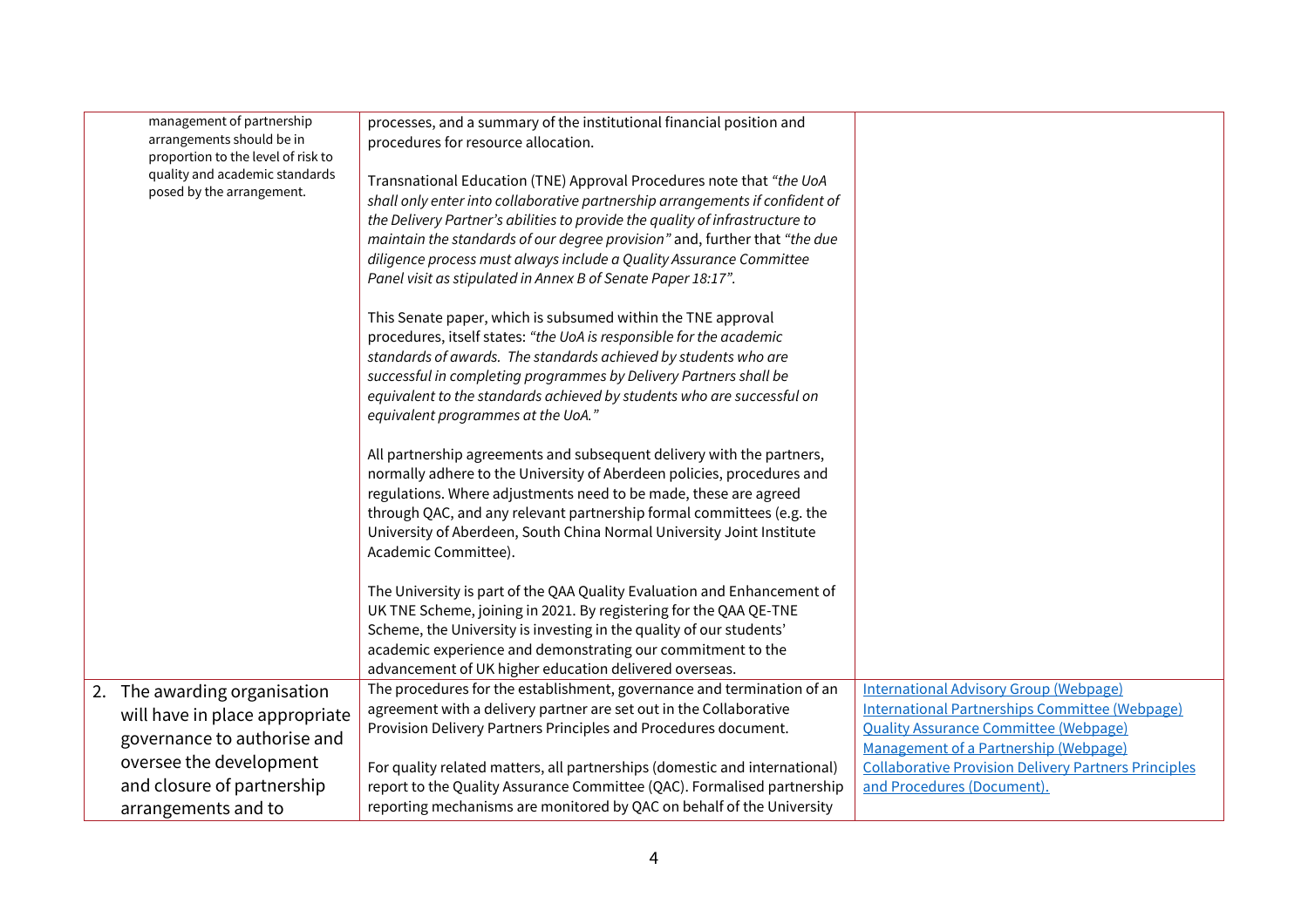|    | monitor their effective<br>operation.<br>The awarding organisation will<br>manage the development of<br>partnerships to ensure that there<br>is oversight of the partnership<br>from inception through to closure.<br>Formal procedures may set out<br>requirements for differential<br>arrangements dependant on the<br>type of partnership and the level<br>of risk. All aspects of a partnership<br>should be subject to monitoring<br>and evaluation to ensure their<br>effective operation and to<br>establish areas for development<br>or the timely need for closure of<br>the partnership. | Education Committee (UEC) and Senate. As part of the Partnership<br>Agreement, the requirement to submit an annual QA/QE report is<br>articulated. The annual report is submitted and considered for approval<br>by QAC.<br>The University has in place an International Advisory Group (IAG) which<br>reports to the International Partnerships Committee (IPC). These two<br>groups together oversee the initiation, development/renewal, and<br>termination of such partnerships with regular reporting thereon (on both<br>an annual and a quarterly basis) to the IPC. IPC itself reports to the Policy<br>and Resources Committee and, through that, to Court.<br>In addition, the IAG is responsible for approving the routine renewal of<br>international partnership agreements and contracts where there is no<br>material change in contractual terms, failure to deliver agreed objectives,<br>or change in risk appetite and risk assessment.                                                                                                                                                            |                                                                                                                                                                                                                                  |
|----|----------------------------------------------------------------------------------------------------------------------------------------------------------------------------------------------------------------------------------------------------------------------------------------------------------------------------------------------------------------------------------------------------------------------------------------------------------------------------------------------------------------------------------------------------------------------------------------------------|-----------------------------------------------------------------------------------------------------------------------------------------------------------------------------------------------------------------------------------------------------------------------------------------------------------------------------------------------------------------------------------------------------------------------------------------------------------------------------------------------------------------------------------------------------------------------------------------------------------------------------------------------------------------------------------------------------------------------------------------------------------------------------------------------------------------------------------------------------------------------------------------------------------------------------------------------------------------------------------------------------------------------------------------------------------------------------------------------------------------------|----------------------------------------------------------------------------------------------------------------------------------------------------------------------------------------------------------------------------------|
| 3. | Due diligence enquiries are<br>completed and legally<br>binding written agreements<br>are signed prior to the<br>commencement of student<br>registration - due diligence<br>enquiries are refreshed<br>periodically and before<br>agreements are renewed.<br>The awarding organisation and,<br>where relevant, the partner<br>should conduct a range of due<br>diligence enquiries appropriate to<br>the type of partnership, the<br>detailed arrangements and the<br>identified level of risk. Legally-<br>binding written agreements,<br>where required, which set out the                       | The University is required to have a formal, legally binding agreement in<br>place before any student-related partnership can commence. Such<br>agreements must be signed on behalf of the University Court by its<br>authorised signatories, as well as by the authorised signatories of the<br>partner. Once the agreement is signed, it will be held on the University's<br>Register of Partnerships and Collaborative Provision, which is available to<br>the public.<br>For international and TNE, the TNE approval procedures state:<br>"Considerations of financial and reputational risk and the undertaking of<br>thorough due diligence along with legal advice are essential to any project<br>that progresses beyond initial consideration. We will only consider<br>engaging with high quality partners so as to protect our reputation, our<br>brand and the quality of our student experience. Human rights, ethical<br>issues, financial risk and income growth potential, geographical location in<br>relation to other partners and in terms of priority markets, are all carefully<br>considered." | Setting Up a Partnership (Webpage)<br>Management of a Partnership (Webpage)<br>Quality and Standards for Partnerships &<br><b>Collaborative Provision, Agreements (Webpage)</b><br><b>Current Partnership Register (Webpage)</b> |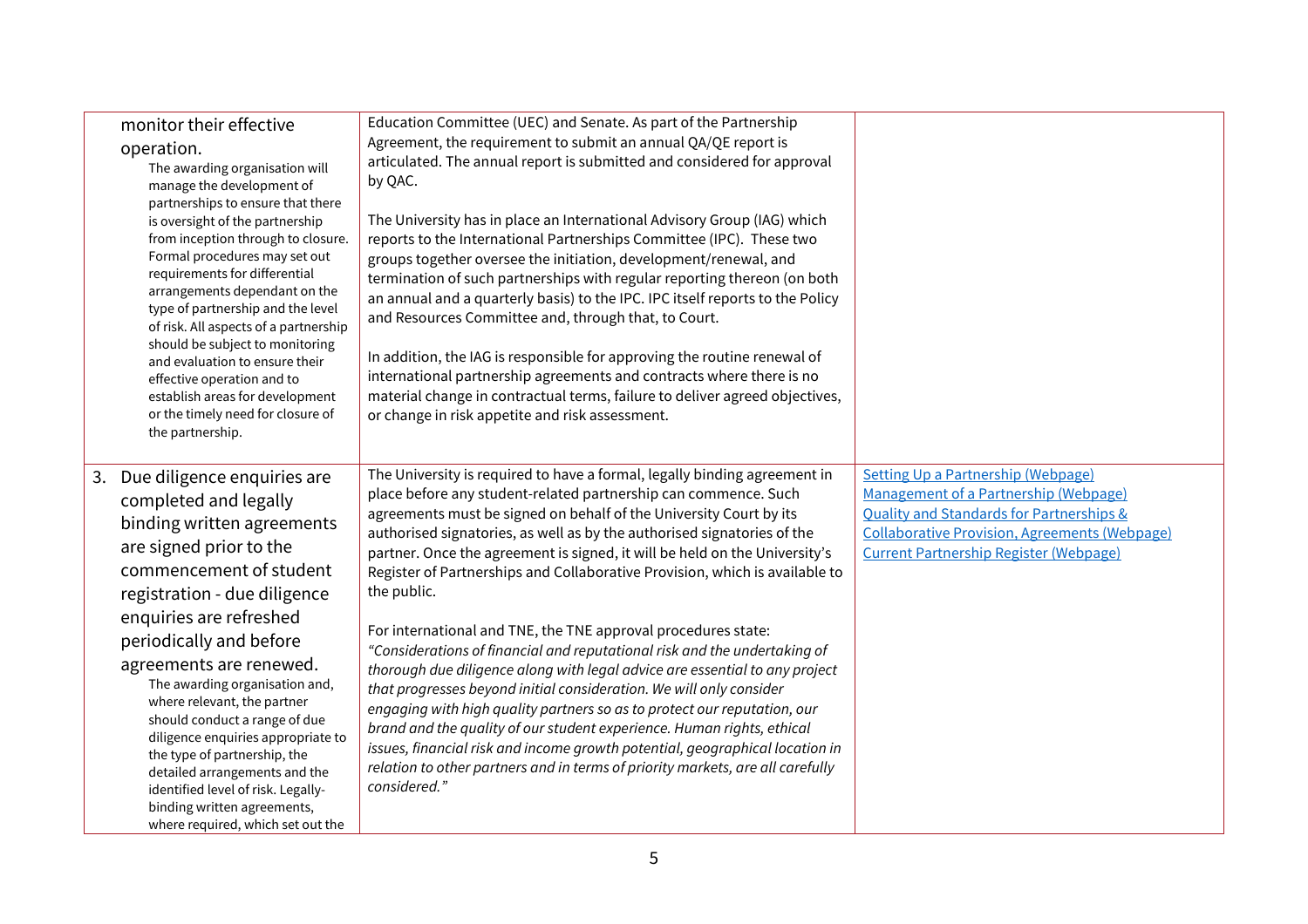| rights and obligations of all<br>parties, should be finalised and<br>signed before students register on<br>the associated provision. Where<br>relevant, the written agreements<br>will include appropriate student<br>protection plan (or equivalent)<br>clauses.                                                                                                  | The procedures require substantial due diligence and provide detailed<br>guidance thereon in a specific appendix which states: "The level of due<br>diligence carried out is determined by the scale of risk in a project as<br>assessed by total project size, country of operation, partner organisation<br>and potential financial and legal liabilities. Due diligence could range from,<br>for example, independent investigations by third parties and advice from<br>lawyers and other partners through to very detailed reporting on a<br>particular individual or issue through intensive, but discreet, analysis<br>conducted by external specialist investigators. It should always include,<br>wherever possible, discussions with others already working with the<br>proposed partner as well as with others working in the same region on<br>similar initiatives, locally-based alumni and in-country British trade and<br>consular colleagues."<br>The renewal of agreements via the IAG and IPC requires the completion of<br>full proformas as if for a new application and thus requires refreshment of<br>any previous due diligence.<br>The procedures require a draft legal agreement with a potential partner<br>from the outset of project consideration and state that all progressing<br>initiatives should have in place a "Suitable and legally checked agreement<br>('contract') in place between all parties and which mirrors earlier<br>agreements for existing transnational initiatives as much as possible". |                                                                                                                                                                                                                                                                 |
|--------------------------------------------------------------------------------------------------------------------------------------------------------------------------------------------------------------------------------------------------------------------------------------------------------------------------------------------------------------------|------------------------------------------------------------------------------------------------------------------------------------------------------------------------------------------------------------------------------------------------------------------------------------------------------------------------------------------------------------------------------------------------------------------------------------------------------------------------------------------------------------------------------------------------------------------------------------------------------------------------------------------------------------------------------------------------------------------------------------------------------------------------------------------------------------------------------------------------------------------------------------------------------------------------------------------------------------------------------------------------------------------------------------------------------------------------------------------------------------------------------------------------------------------------------------------------------------------------------------------------------------------------------------------------------------------------------------------------------------------------------------------------------------------------------------------------------------------------------------------------------------------------------------------------|-----------------------------------------------------------------------------------------------------------------------------------------------------------------------------------------------------------------------------------------------------------------|
| 4. Provision delivered through<br>partnership arrangements<br>will be subject to quality<br>procedures that are at least<br>as rigorous, secure and open<br>to scrutiny as those used for<br>the provision delivered by<br>the awarding organisation.<br>The partnership agreement will<br>include information on the quality<br>procedures for the provision, if, | All quality-related aspects of partnerships activity are overseen by the<br>Quality Assurance Committee (QAC). On each meeting agenda, there is a<br>standing item covering TNE and Partnerships, to ensure that this<br>strategically important area of business is given sufficient time for<br>scrutiny, discussion and information. Partnership agreements require<br>submission of an annual QA/QE focused report for discussion and<br>approval at QAC. Outcomes of this consideration are subsequently<br>communicated to the Partner by way of a formal response.<br>Schools which have collaborative partners assisting in the delivery of<br>teaching and learning for a particular programme include details of this                                                                                                                                                                                                                                                                                                                                                                                                                                                                                                                                                                                                                                                                                                                                                                                                                | <b>Quality Assurance and Academic Standards for</b><br><b>Partnerships &amp; Collaborative Provision (Website)</b><br><b>Quality Assurance Committee (Webpage)</b><br><b>Collaborative Provision Delivery Partners Principles</b><br>and Procedures (Document). |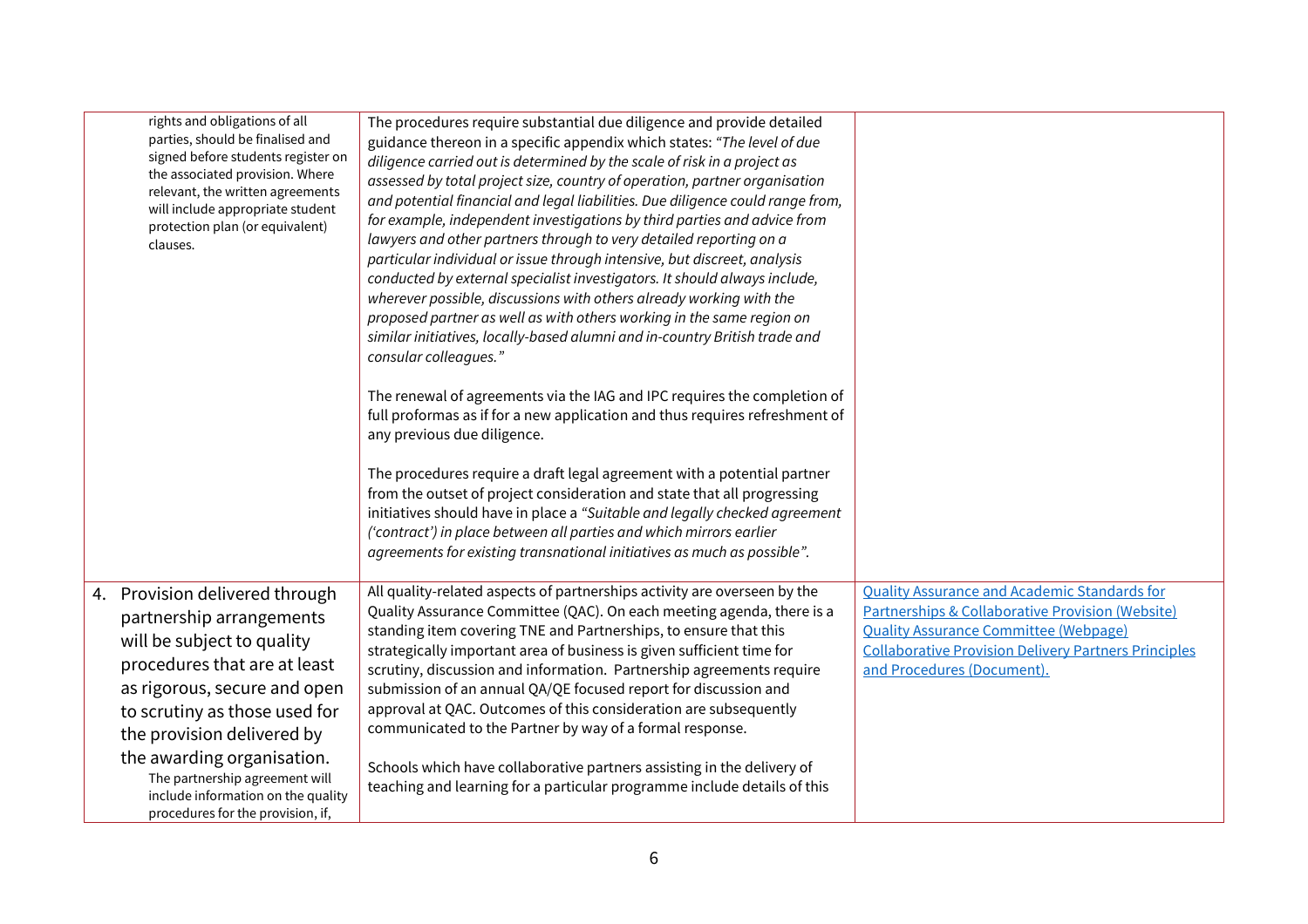| and how, they differ from those<br>used for the provision delivered by<br>the awarding organisation. They<br>do not need to be the same<br>procedures but they must be as<br>rigorous, secure and open to<br>security as those of the awarding<br>organisation. There may be<br>additional quality procedures and<br>safeguards depending on the<br>nature of the partnership and the<br>level of risk identified.                                                                                            | provision through their Annual Programme Review. Where issues of note<br>are identified, these are discussed at QAC.<br>Where the University has embarked on a new partnership or new<br>collaborative provision, a QA review of the provision takes following the<br>first year of operation. This allows a wholesale review of all provision<br>being delivered by or with that particular partner, and any enhancements<br>that have been identified across the review.<br>Detailed processes and procedures are in place (explained fully in the<br>Principles and Procedures document) for the creation of adequate<br>safeguards to ensure that issues that might compromise academic<br>standards or the quality of learning opportunities are identified in a<br>timely manner. Consideration of strategic alignment, finances and the<br>business case for any new partnership proposed, must be conducted<br>separately from consideration of the academic proposal, approval of<br>academic provision and scrutiny of processes for the management of<br>quality and standards. |                                                                                                                                                                                                                                                          |
|---------------------------------------------------------------------------------------------------------------------------------------------------------------------------------------------------------------------------------------------------------------------------------------------------------------------------------------------------------------------------------------------------------------------------------------------------------------------------------------------------------------|--------------------------------------------------------------------------------------------------------------------------------------------------------------------------------------------------------------------------------------------------------------------------------------------------------------------------------------------------------------------------------------------------------------------------------------------------------------------------------------------------------------------------------------------------------------------------------------------------------------------------------------------------------------------------------------------------------------------------------------------------------------------------------------------------------------------------------------------------------------------------------------------------------------------------------------------------------------------------------------------------------------------------------------------------------------------------------------------|----------------------------------------------------------------------------------------------------------------------------------------------------------------------------------------------------------------------------------------------------------|
| 5. Awarding organisations that<br>make arrangements for the<br>delivery of learning<br>opportunities with others,<br>retain the authority and<br>responsibility for awarding<br>certificates and records of<br>study in relation to student<br>achievement.<br>The award of a UK higher<br>education qualification is a highly-<br>valued and much sought-after<br>achievement; it is important that<br>the award of certificates is<br>protected and secure to ensure<br>that this status can be maintained. | Where we have arrangements for the delivery of learning opportunities<br>with others as an awarding organisation, we have in place (see weblink -<br>Award Certificates and Transcripts for Partnerships):<br>Arrangements for the awarding of certificates and records of<br>study in relation to student achievement<br>Records for students registered as part of any partnership are<br>maintained to the same levels as those for non-partnership<br>students.<br>All awards and transcripts articulate clearly the nature of the<br>partnership, the parts of the programme delivered by the<br>University of Aberdeen<br>For Joint Degrees, the format of the certification is agreed by<br>both partners                                                                                                                                                                                                                                                                                                                                                                           | <b>Award Certificates and Transcripts for Partnerships</b><br>(Webpages)<br><b>Types of Partnerships (Webpage)</b><br><b>Conduct of Examiners' Meetings, AOH (Document)</b><br>Number, Composition and Purpose of Examiners'<br>Meetings, AOH (Document) |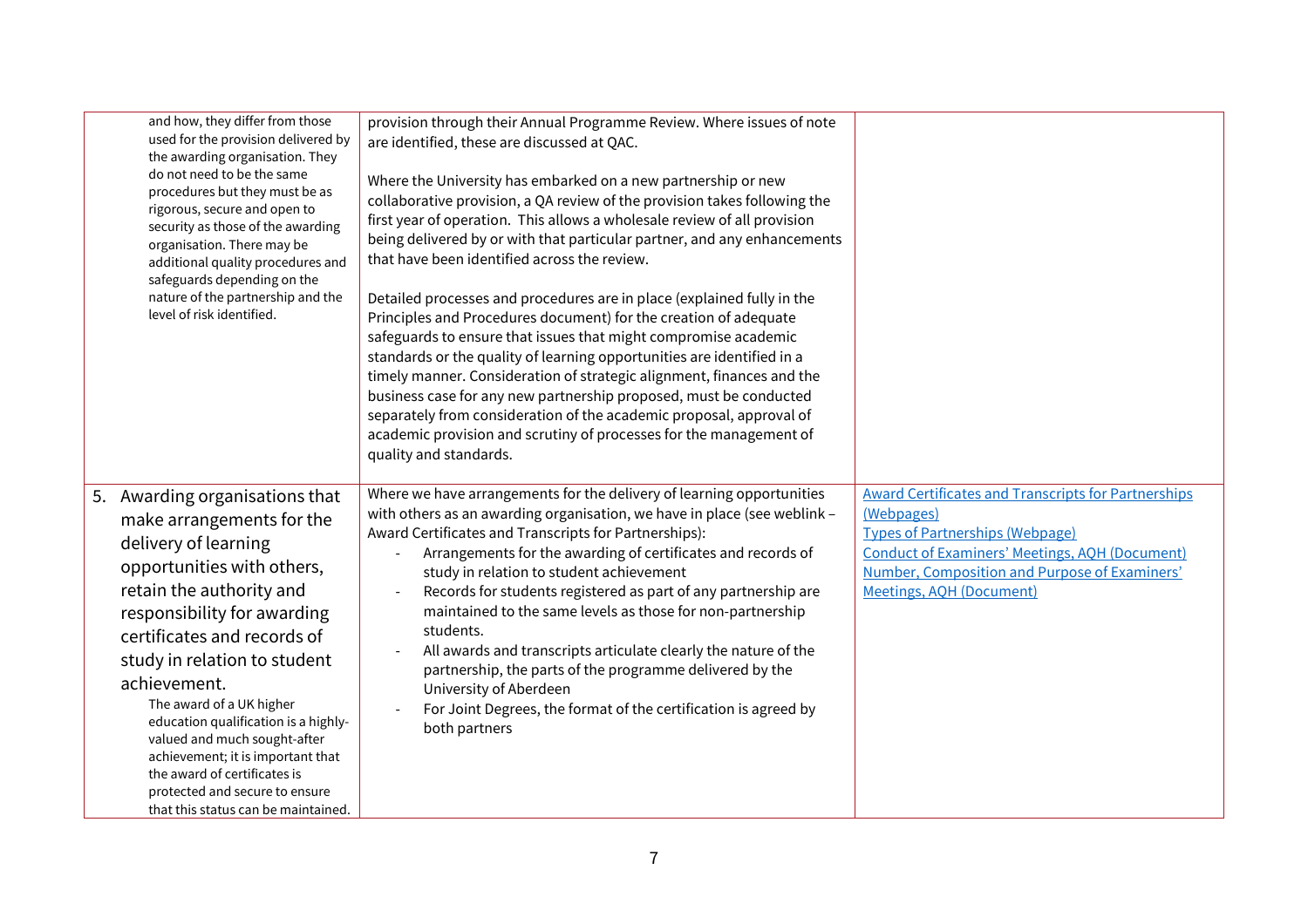| Consequently, the awarding<br>organisation will maintain records<br>of study and achievement for<br>students who achieve a<br>qualification and will issue<br>certificates to each individual<br>student.                                                                                                                                                                                                                                                                                                                                                                                                                |                                                                                                                                                                                                                       |                                                                                                                                                                                                      |
|--------------------------------------------------------------------------------------------------------------------------------------------------------------------------------------------------------------------------------------------------------------------------------------------------------------------------------------------------------------------------------------------------------------------------------------------------------------------------------------------------------------------------------------------------------------------------------------------------------------------------|-----------------------------------------------------------------------------------------------------------------------------------------------------------------------------------------------------------------------|------------------------------------------------------------------------------------------------------------------------------------------------------------------------------------------------------|
| 6. All awarding organisations<br>maintain accurate, up-to-                                                                                                                                                                                                                                                                                                                                                                                                                                                                                                                                                               | The Academic Services Team in Registry maintains a list of partnerships<br>and reports to the Quality Assurance Committee annually, and the<br>International Partnerships Committee.                                  | <b>Current Partnerships Register (Webpage)</b><br>Inteum Database, partnership agreements maintained<br>by Research & Innovation                                                                     |
| date records of all<br>partnership arrangements<br>that are subject to a formal<br>agreement.<br>The governance procedures will<br>establish the types of partnership<br>arrangements where a formal<br>agreement will be required; this<br>will normally depend on the level<br>of risk to quality and academic<br>standards posed by the<br>arrangement. Records of the<br>partnership arrangements should<br>be maintained and kept upto-date<br>with any changes following review<br>or evaluation of the partnership or<br>other relevant changes, such as<br>financial arrangements or change<br>of key personnel. | Detailed records relating to partner organisations are held as part of the<br>Intuem Database maintained by Research and Innovation. This Database<br>is updated as required when Partner institution details change. |                                                                                                                                                                                                      |
| 7. Awarding organisations<br>monitor and evaluate their<br>partnership arrangements to<br>satisfy themselves that the                                                                                                                                                                                                                                                                                                                                                                                                                                                                                                    | The University monitors and evaluates all aspects of partnership<br>arrangements through:<br>Quality Assurance Committee (QAC) is responsible for ensuring<br>academic standards and outcomes                         | <b>TNE Approval Guidelines</b><br><b>Partnerships and Collaborative Provision (Webpage)</b><br><b>Quality Assurance Committee (Webpage)</b><br><b>International Partnerships Committee (Webpage)</b> |